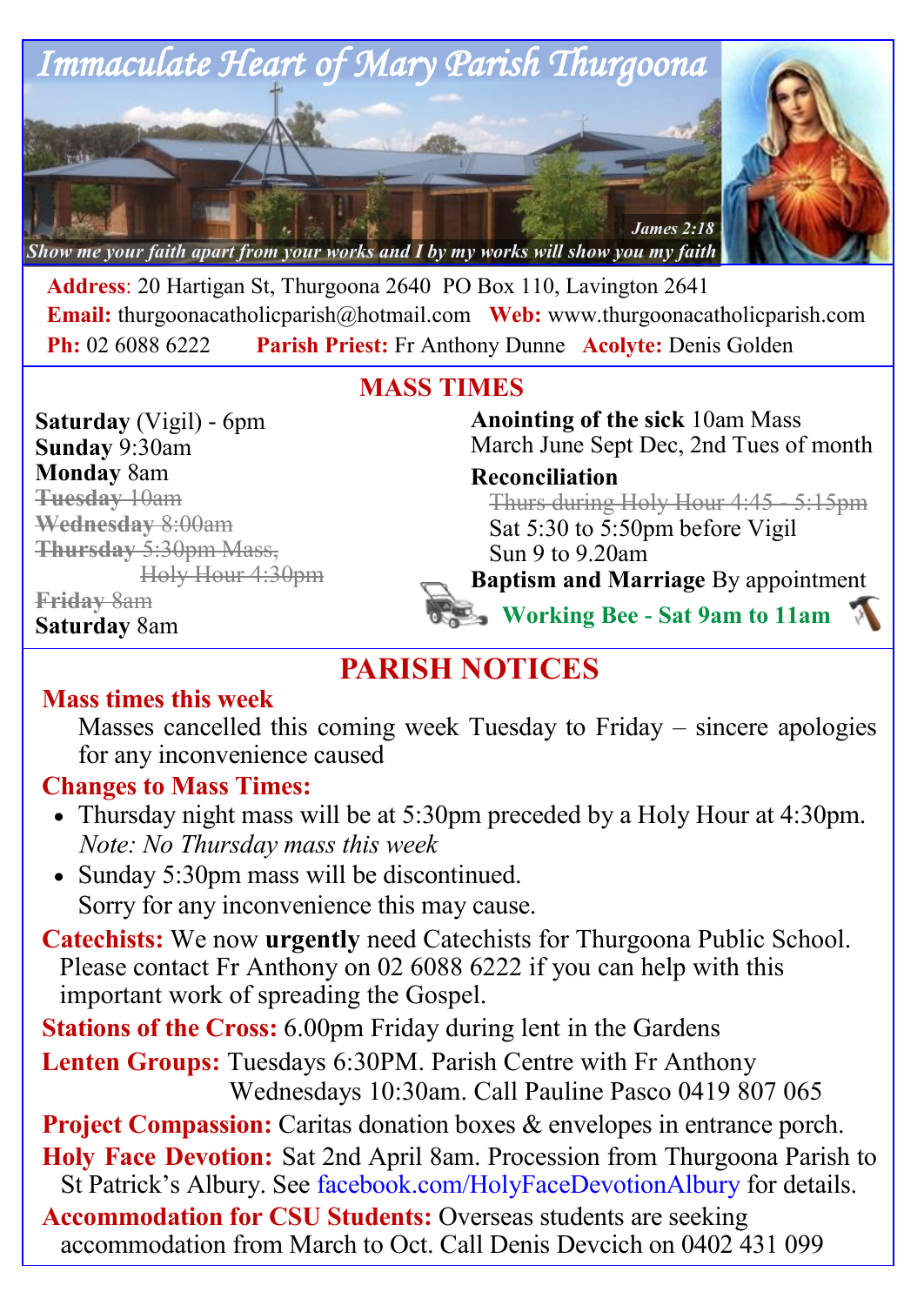### **4th SUNDAY OF LENT - YEAR C 27/03/2022**

The Lord said to Joshua, 'Today I have taken the shame of Egypt away from you.' The Israelites pitched their camp at Gilgal and kept the Passover there on the fourteenth day of the month, at evening in the plain of Jericho. On the morrow of the Passover they tasted the produce of that country, unleavened bread and roasted ears of corn, that same day. From that time, from their first eating of the produce of that country, the manna stopped falling. And having manna no longer, the Israelites fed from that year onwards on what the land of Canaan yielded.

### **Responsorial Psalm Psalm 33(34):2-7**

*Taste and see the goodness of the Lord.*

For anyone who is in Christ, there is a new creation; the old creation has gone, and now the new one is here. It is all God's work. It was God who reconciled us to himself through Christ and gave us the work of handing on this reconciliation. In other words, God in Christ was reconciling the world to himself, not holding men's faults against them, and he has entrusted to us the news that they are reconciled. So we are ambassadors for Christ; it is as though God were appealing through us, and the appeal that we make in Christ's name is: be reconciled to God. For our sake God made the sinless one into sin, so that in him we might become the goodness of God.

### **Gospel Acclamation .Luke 15:18**

Praise and honour to you, Lord Jesus Christ! I will rise and go to my Father and tell him: Father, I have sinned against heaven and against you. Praise and honour to you, Lord Jesus Christ!

### **Gospel Luke 15:1-3,11-32**

The tax collectors and the sinners were all seeking the company of Jesus to hear what he had to say, and the Pharisees and the scribes complained. 'This man' they said 'welcomes sinners and eats with them.' So he spoke this parable to them: 'A man had two sons. The younger said to his father, "Father, let me have the share of the estate that would come to me." So the father divided the property between them. A few days later, the younger son got together everything he had and left for a distant country where he squandered his money on a life of debauchery.

'When he had spent it all, that country experienced a severe famine, and now he began to feel the pinch, so he hired himself out to one of the local inhabitants who put him on his farm to feed the pigs. And he would willingly have filled his belly with the husks the pigs were eating but no one offered him

## **First reading Joshua 5:9-12**

# **Second reading 2 Corinthians 5:17-21**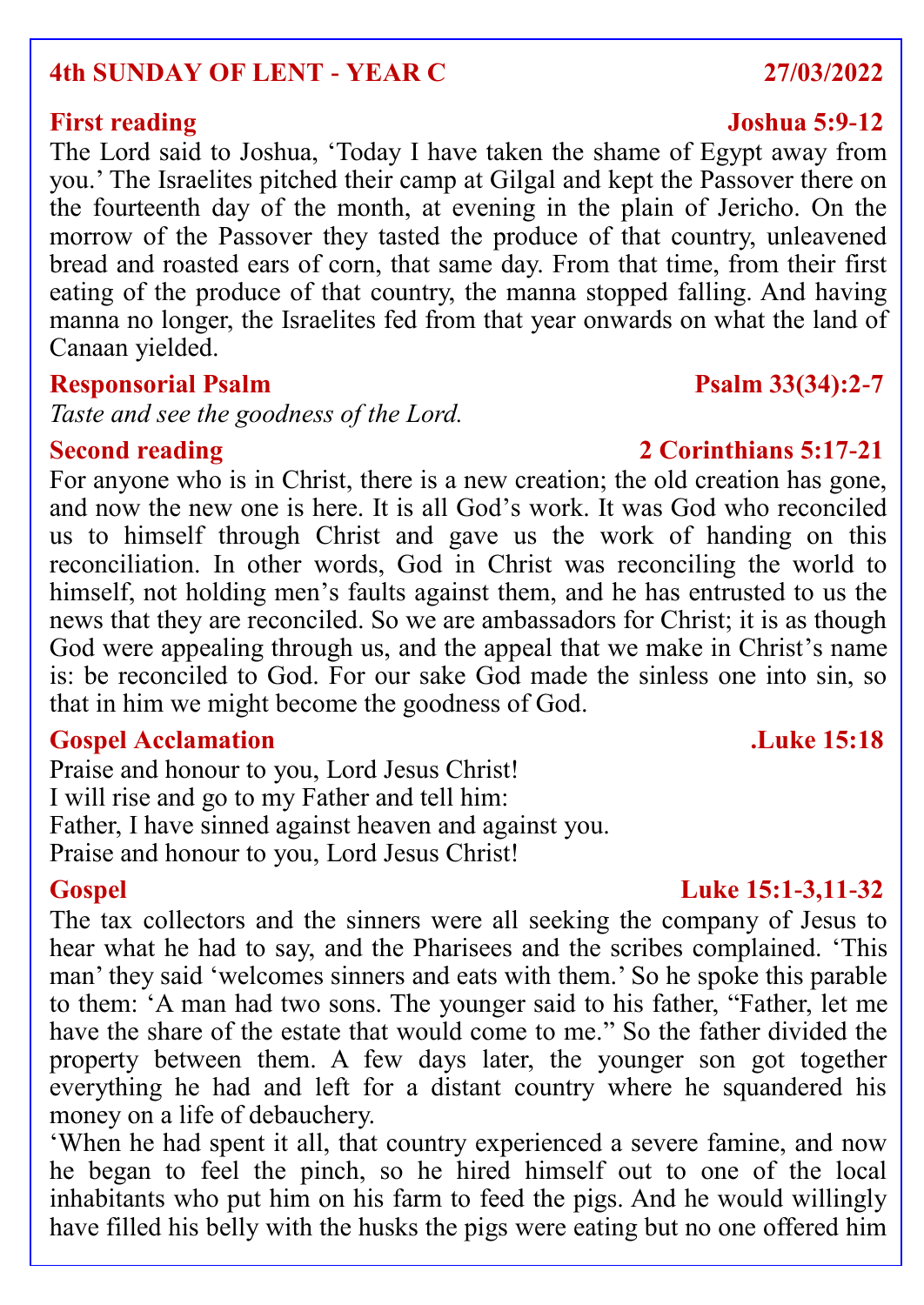anything. Then he came to his senses and said, "How many of my father's paid servants have more food than they want, and here am I dying of hunger! I will leave this place and go to my father and say: Father, I have sinned against heaven and against you; I no longer deserve to be called your son; treat me as one of your paid servants."

So he left the place and went back to his father. 'While he was still a long way off, his father saw him and was moved with pity. He ran to the boy, clasped him in his arms and kissed him tenderly.

Then his son said, "Father, I have sinned against heaven and against you. I no longer deserve to be called your son." But the father said to his servants, "Quick! Bring out the best robe and put it on him; put a ring on his finger and sandals on his feet. Bring the calf we have been fattening and kill it; we are going to have a feast, a celebration, because this son of mine was dead and has come back to life; he was lost and is found." And they began to celebrate.

'Now the elder son was out in the fields, and on his way back, as he drew near the house, he could hear music and dancing. Calling one of the servants he asked what it was all about. "Your brother has come" replied the servant "and your father has killed the calf we had fattened because he has got him back safe and sound."

He was angry then and refused to go in, and his father came out to plead with him; but he answered his father, "Look, all these years I have slaved for you and never once disobeyed your orders, yet you never offered me so much as a kid for me to celebrate with my friends. But, for this son of yours, when he comes back after swallowing up your property – he and his women – you kill the calf we had been fattening."

'The father said, "My son, you are with me always and all I have is yours. But it was only right we should celebrate and rejoice, because your brother here was dead and has come to life; he was lost and is found."' *universalis.com*

# **Prayers of the Faithfull:**

**For our sick,** Wendy Mills, Steve Drage, John Dunne, Katerie Byrnes, Jackson Davis, Mathew Dix, Shamus Clancy, Carmel Baker & Laurie Evans.

We pray to the Lord. **R.** Lord hear our prayer.

**For our recently departed** and those who's anniversaries occur at this time including Bob Mannering and Nicole Abikhair.

We pray to the Lord. **R.** Lord hear our prayer.

# **Communion Antiphon**

You must rejoice, my son, for your brother was dead and has come to life;<br>he was lost and is found. *universalis.com* he was lost and is found.

**Readers:** Sat: 6.00pm Barb McDermott Sun: 9.30am Jorgete Hudson<br>**Next week:** Sat: 6.00pm Mary Seidel Sun: 9.30am Mark Mannering **Next week:** Sat: 6.00pm Mary Seidel Sun: 9.30 Sun: 9.30 Sun: 9.3030 Sun: 9.3030 Sun: 9.3030 Sun: 9.3030 Sun: 9.30 **Cleaning Roster:**